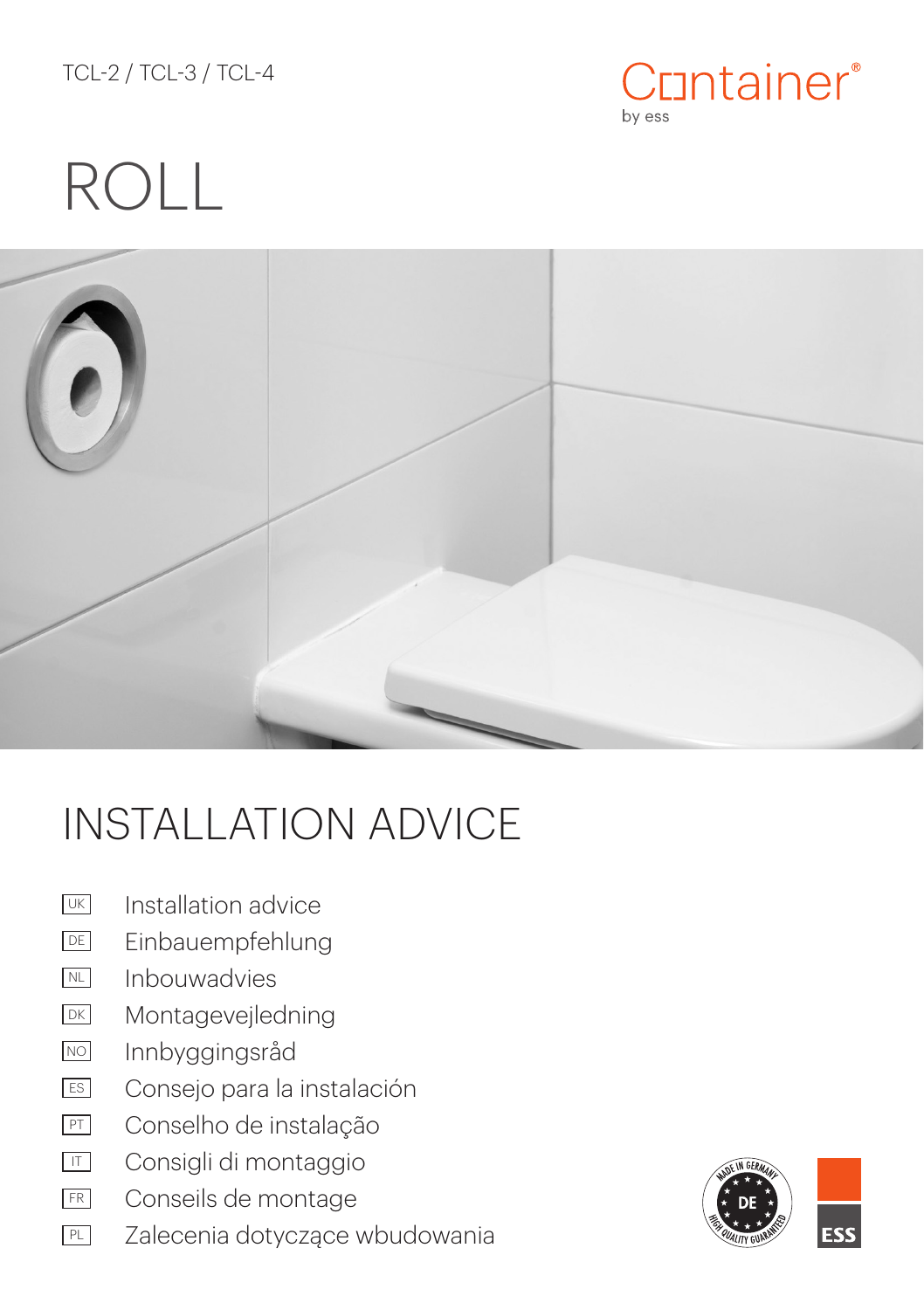

**UK** ATTENTION ! Chlorine or acidic products, e.g. cement veil remover, often contain aggressive chemicals. These can damage the surface of the TCL. Bleaching or silver cleaning agents are also unsuitable for stainless steel care. When using tile and joint cleaners, the TCL must be cleansed sufficiently with clear water. The TCL cannot be cleaned with abrasive cleaners and / or with sharp or abrasive objects. For brushed or grinded surfaces, always clean parallel rather than transversely to the joint.

It is not recommended to place products with corrosive steel or aluminum bottoms directly on the stainless steel.

For the cleaning of stainless steel, iron-free cleaning materials should generally be used. We recommend:

- A soft cloth and / or leather cloth
- A sponge (Attention: no scrub or steel wool, etc.)
- A special stainless steel cleaner or other suitable soft detergent

Please do not hesitate to contact us if you have any questions.

**DE ACHTUNG ! Chlor- oder säurehaltige Produkte wie z.B. Zementschleierentferner** o. ä. enthalten oft aggressive Chemikalien. Diese können die Oberfläche der TCL angreifen. Auch Bleich- oder Silberputzmittel sind für die Edelstahlpflege ungeeignet. Bei der Verwendung von Fliesen- und Fugenreiniger muss die TCL nachträglich ausreichend mit klarem Wasser gereinigt werden. Die TCL kann nicht mit Scheuermittel und/oder mit spitzen oder scheuernden Gegenständen gereinigt werden. Bei gebürsteten oder geschliffenen Oberflächen immer parallel statt quer zum Schliff reinigen.

Es ist nicht zu empfehlen Produkte mit korrosiven Stahl oder Aluminiumböden dauerhaft direkt auf den Edelstahl zu stellen.

Für die Reinigung von Edelstahl sollten generell eisenfreie Reinigungsmaterialien verwendet werden. Wir empfehlen:

- Ein weiches Tuch und/oder einem Lederlappen
- Einen Schwamm ( Achtung: kein Scheuerschwamm oder Stahlwolle etc.)
- Einen spezieller Edelstahlreiniger oder einem anderen geeigneten weichen Reinigungsmittel

Bei Fragen zur Reinigungsempfehlung steht unser Verkauf gerne zur Verfügung.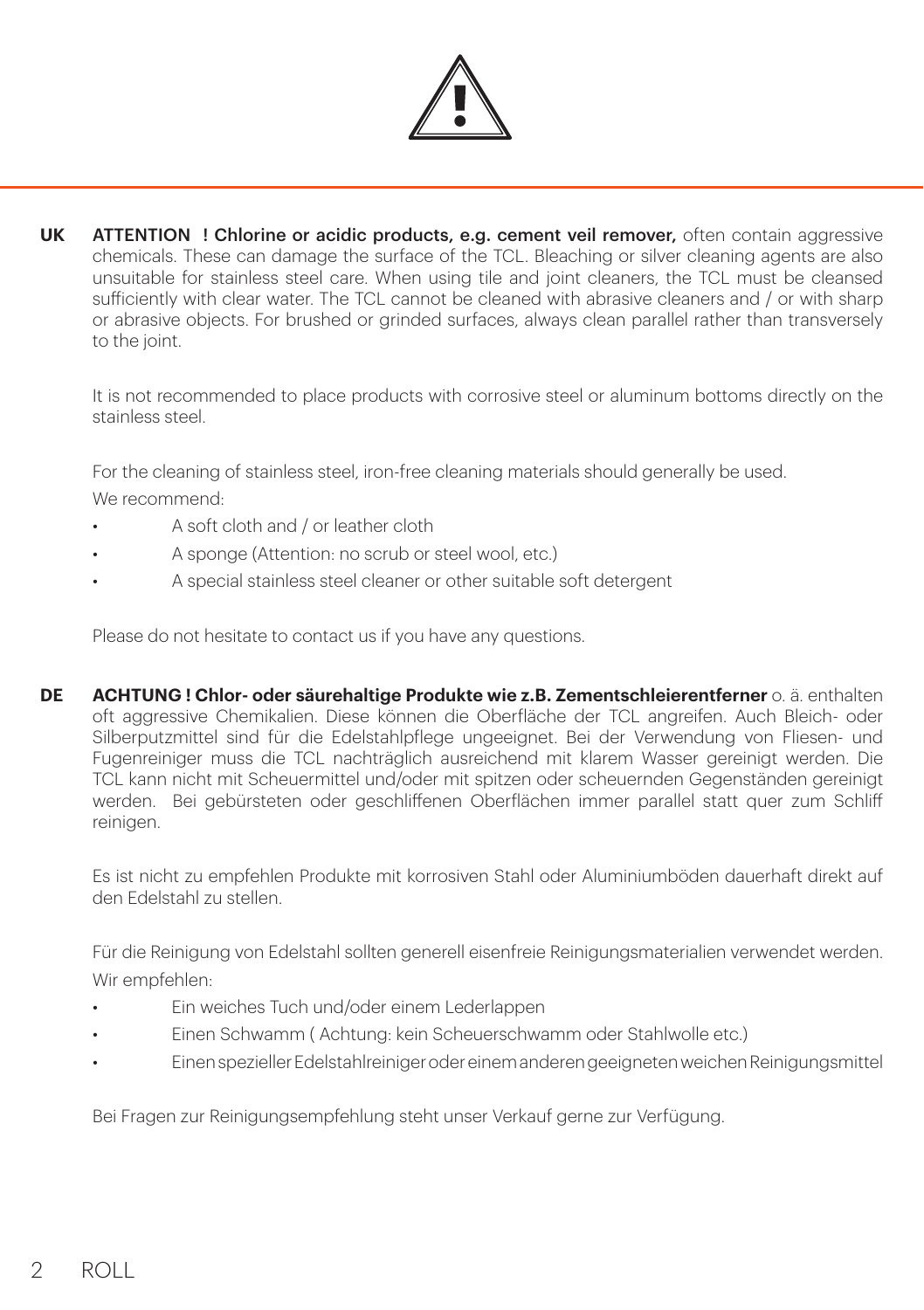

**NL** Waarschuwing ! Reinigingsmiddelen op chloor- of zuurbasis, zoals cementsluierverwijderaar, bevatten vaak aggressieve chemicaliën. Deze kunnen het oppervlak van de TCL beschadigen. Bleekmiddelen of zilverpoetsmiddel zijn ook ongeschikt voor onderhoud van roestvaststaal. Bij gebruik van tegel- en voegenreiniger moet de TCL afgespoeld worden met voldoende helder water. De TCL mag niet gereinigd worden met scherpe/schurende voorwerpen. Reinig, bij geborstelde of geslepen oppervlaktes, altijd parallel in plaats van dwars op de voeg.

Het wordt afgeraden om producten met een corrosieve of aluminium bodem direct op het roestvaststaal te plaatsen.

Voor de reiniging van roestvaststaal moeten ijzer-vrije reinigingsmaterialen worden gebruikt.

Wij raden aan:

- Een zachte of lederen doek
- Een spons (opmerking: geen schuurspons of een van staalwol.
- Speciale rvs reiniger of een ander geschikt schoonmaakmiddel.

Mocht u nog vragen hebben, dan kunt u contact opnemen met een van onze verkopers.

**DK** OBS ! Klor – eller syreholdige produkter som f.eks. cementslørfjerner indeholder ofte agressive kemikalier. Disse kan ødelægge overfladen på TCLen. Også blege- og sølvpudsemidler er uegnede til pleje af rustfrit stål. Ved anvendelse af flise- og fugerengøringsmidler er det nødvendigt efterfølgende at rengøre TCLen med rigelige mængder rent vand. TCLen må ikke rengøres med skuremidler eller spidse og skurende genstande. Ved børstede -og slebne overflader skal der altid rengøres parallelt med og ikke på tværs af sliberetningen.

Det anbefales ikke at efterlade produkter med aluminiumsbund eller produkter af ætsende stål direkte på en rustfri ståloverflade.

Generelt skal der bruges jernfrie rengøringsmaterialer til vedligeholdelse af rustfrit stål.

Vi anbefaler:

- En blød klud og/eller et stykke læder
- En svamp (OBS! Ikke skuresvamp, ståluld eller lignende)
- Et specielt rengøringsmiddel til rustfrit stål (eller andet egnet blødt rengøringsmiddel)

Kontakt os endelig ved spørgsmål.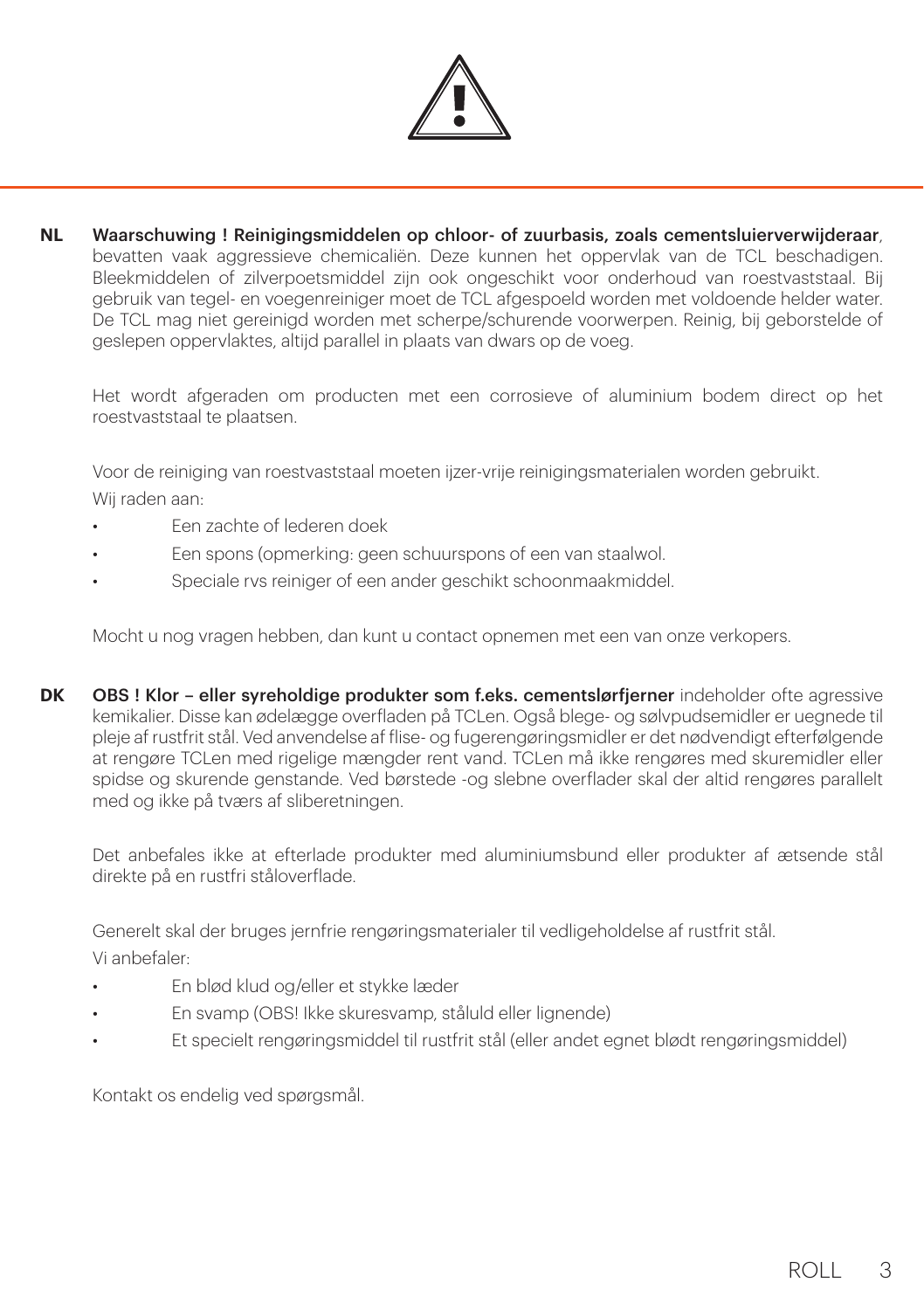

**NO** Viktig! Klor eller syrebaserte rengjøringsmidler som for eksempel produkter for å fjerne sementrester eller fugeslør, inneholder ofte aggressive kjemikalier. Disse kan skade overflaten på BOX produktene.

Sølvpuss eller produkter med blekemidler er også uegnet for vedlikehold av rustfritt stål.

Dersom man bruker et rengjøringsmiddel for flis eller fuger, må man skylle godt av Container boksen med tilstrekkelige mengder rent vann. Bruk ikke rengjøringsmidler med slipepulver eller skarpe gjenstander. På børstet eller slipt overflate anbefales å vaske i samme retning som stripene i overflaten. Man bør ikke sette produkter med aluminiums bunn eller stål som ikke er rustfritt direkte på overflate av rustfritt stål.

Ved rengjøring av rustfritt stål bør det brukes produkter som ikke inneholder jern. Vi anbefaler:

- En myk klut og/ eller en lærklut
- Svamp (NB: ikke med skrubb eller stålull
- Et rengjøringsmiddel spesielt beregnet for rustfritt stål.

Vennligst ikke nøl med å kontakte oss om du har spørsmål.

**ES** ¡Atención! Limpiadores con cloro o de base de ácida, tales como limiador de residuos de cemento, que a menudo contienen productos químicos agresivos. Éstos pueden dañar la superficie de la caja. Lejía o pulimento de plata no son adecuados para el mantenimiento del acero inoxidable. Al utilizar baldosas y "lechada", para limpiar la caja, ésta debe enjuagarse con abundante agua limpia.

La caja no se puede limpiar con limpiadores abrasivos y/o con objetos afilados o abrasivos. Para superficies cepilladas o pulidas, limpie siempre el paralelo a la junta, en lugar de transversalmente. No se recomienda colocar productos con un fondo corrosiva o aluminio directamente sobre el acero inoxidable.

Para la limpieza de acero inoxidable tienen que ser utilizados productos de limpieza sin hierro.

Recomendamos:

- Paño suave o de cuero
- Esponja (nota: no utilizar una esponja abrasiva o de lana de acero.
- Limpiador especial para acero inoxidable o cualquier otro limpiador adecuado.

Si usted tiene alguna pregunta, por favor, póngase en contacto con uno de nuestros representantes de ventas.

**PT** PRECAUÇÃO ! Removedores de cola muitas vezes contêm produtos químicos. Eles podem danificar a superfície da caixa. Por favor, certifique-se de lavar a caixa completamente após o uso de produtos de limpeza para as telhas e placas. A TCL não deve ser limpa com produtos abrasivos e/ou objectos afiados ou abrasivos.

### 4 ROLL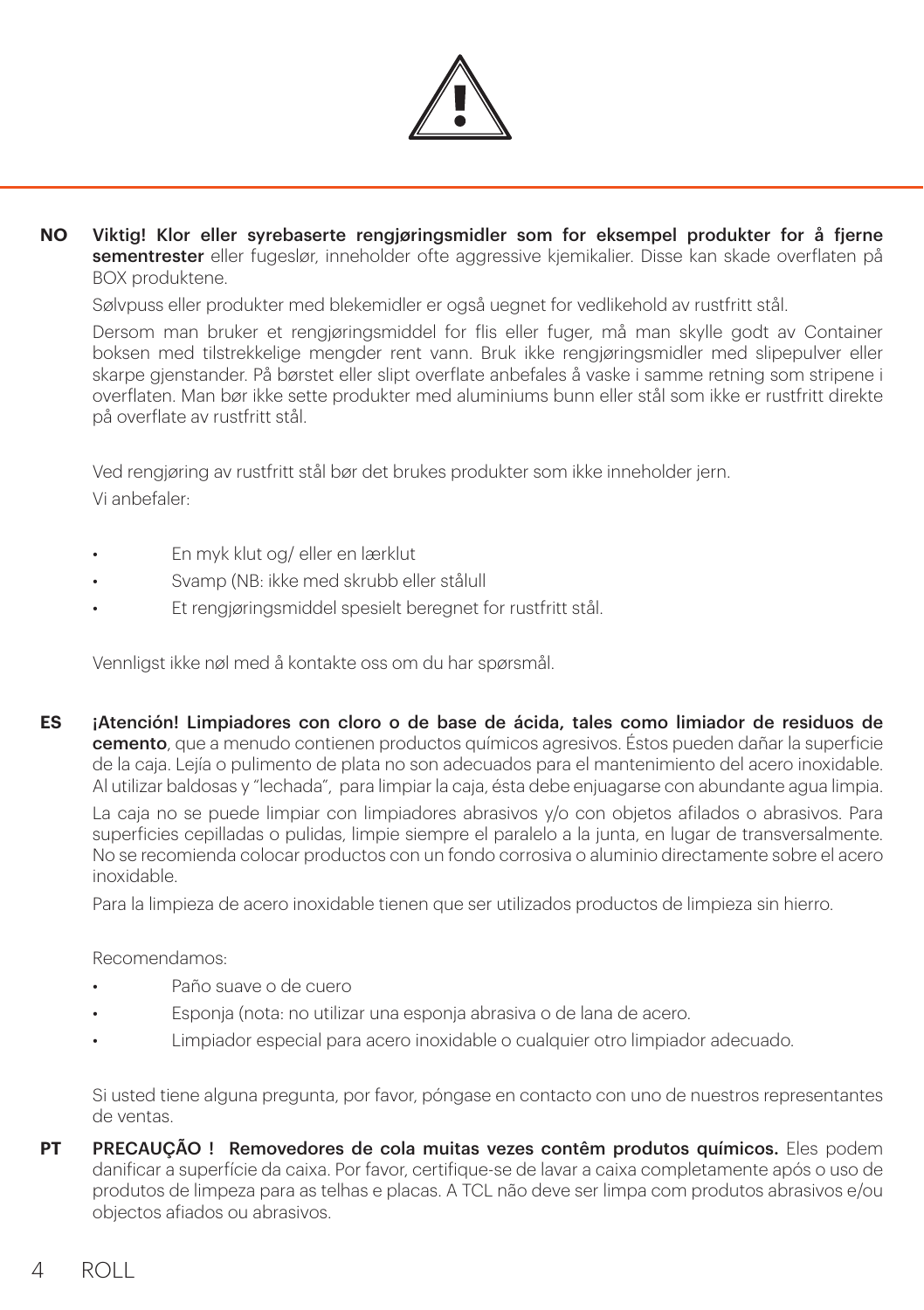

**IT** ATTENZIONE! Cloro o acidi prodotti, ad esempio fuganti cementizi, spesso contengono sostanze chimiche aggressive.

Questi possono danneggiare la superficie del TCL. Prodotti per la pulizia dell'argento o similari sono anche adatti per la cura in acciaio inox. Quando si usano detergenti piastrelle e comuni, il TCL deve essere ben lavato e pulito a sufficienza con acqua pulita. Il TCL non deve essere pulito con detergenti abrasivi e / o con oggetti appuntiti o abrasivi. Per le superfici spazzolate pulire sempre in parallelo piuttosto che trasversalmente al giunto.

Non è consigliabile posizionare i prodotti con acciaio o alluminio fondo corrosivi direttamente sull'acciaio inox.

Per la pulizia di acciaio inossidabile, dovrebbero generalmente essere utilizzati detergenti privi di ferro.

Noi raccomandiamo:

- Un panno morbido e / o un panno in pelle
- Una spugna (Attenzione: no lana scrub o acciaio, etc.)
- Un detergente per acciaio inossidabile speciale o altro detergente delicato adatto

Non esitate a contattarci se avete domande.

**FR** Attention ! Chlore ou produit accidentes comme Par ex. les destructeur de voile de ciment contiennent souvent des agents chimiques agressifs. Ceux-ci peuvent agresser la surface de TCL. Lors de l'utilisation de nettoyants pour carrelage et joints. Les produits de blanchiment ou pour polir l'argent ne sont pas adaptée pour l'entretien de l'acier Inoxydable. Lors de l'utilisation de produits décapant pour les joints ou cément sur les carrelages, la niche doit être ensuite nettoyée à fond avec de l'eau propre. La TCL ne peut pas être nettoyé avec des abrasifs et / ou des objets pointus. Pour les surface bossée ou légèrement polie, nettoyer dans le sens des nervures.

Il est déconseillé de poser des produits corrosifs ou avec un fond en acier, en aluminium ou autres métal sur l'acier inoxydable.

Pour le nettoyage de l'acier inoxydable utilisé des produits d'entretien générale sans particule métallique .

Nous vous recommandons :

- Un chiffon doux et / ou une peau de chamois
- Une éponge (note: pas d'éponge à récurer ou de laine d'acier, etc.)
- Un nettoyant pour l'acier inoxydable spécial ou autre détergent doux approprié

Pour toute question concernant les conseils de nettoyage, notre service de vente est à votre disposition.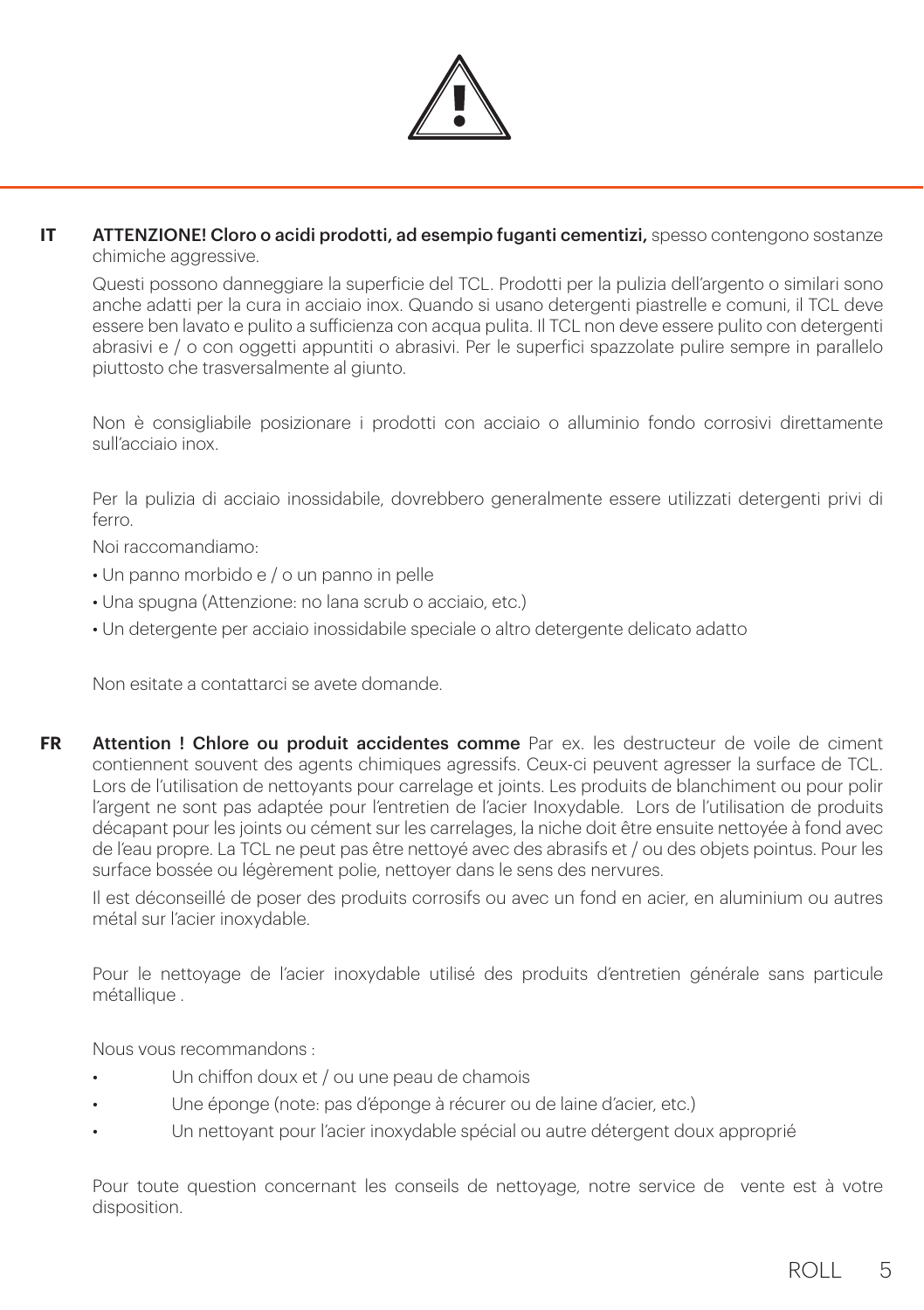

**PL** UWAGA ! chlor lub zawierające kwasy będące w składzie takich środków czyszczących jak np. odkamieniacze to agresywne chemikalia które mogą uszkodzić powierzchnię naszych TCL-ów. Również wybielacze czy też środki do czyszczenia srebra nie nadają się do pielęgnacji stali szlachetnej

W przypadku użycia środków do czyszczenia płytek lub fug należy na koniec spłukać powierzchnię TCL-u dużą ilością czystej wody . Nie należy stosować do czyszczenia środków zawierających drobiny cierne . W przypadku tzw. powierzchni szczotkowanych lub szlifowanych czyszczenie należy przeprowadzić wzdłuż a nie w poprzek linii wzoru .

Nie polecamy stawiania na dłuższy okres na powierzchniach wewnętrznych TCL-u produktów ze stali lub aluminium .

Do pielęgnacji stali szlachetnej zalecane są środki nie zawierające żelaza .

Do czyszczenia zalecamy:

- miękką szmatkę materiałową lub skórzanną
- miękką gąbkę ( bez powierzchni szorstkiej lub stalowej)
- środek do czyszczenia powierzchni ze stali szlachetnej

W przypadku pytań dotyczących metod czyszczenia lub pielęgnacji chętnie służymy Państwu pomocą.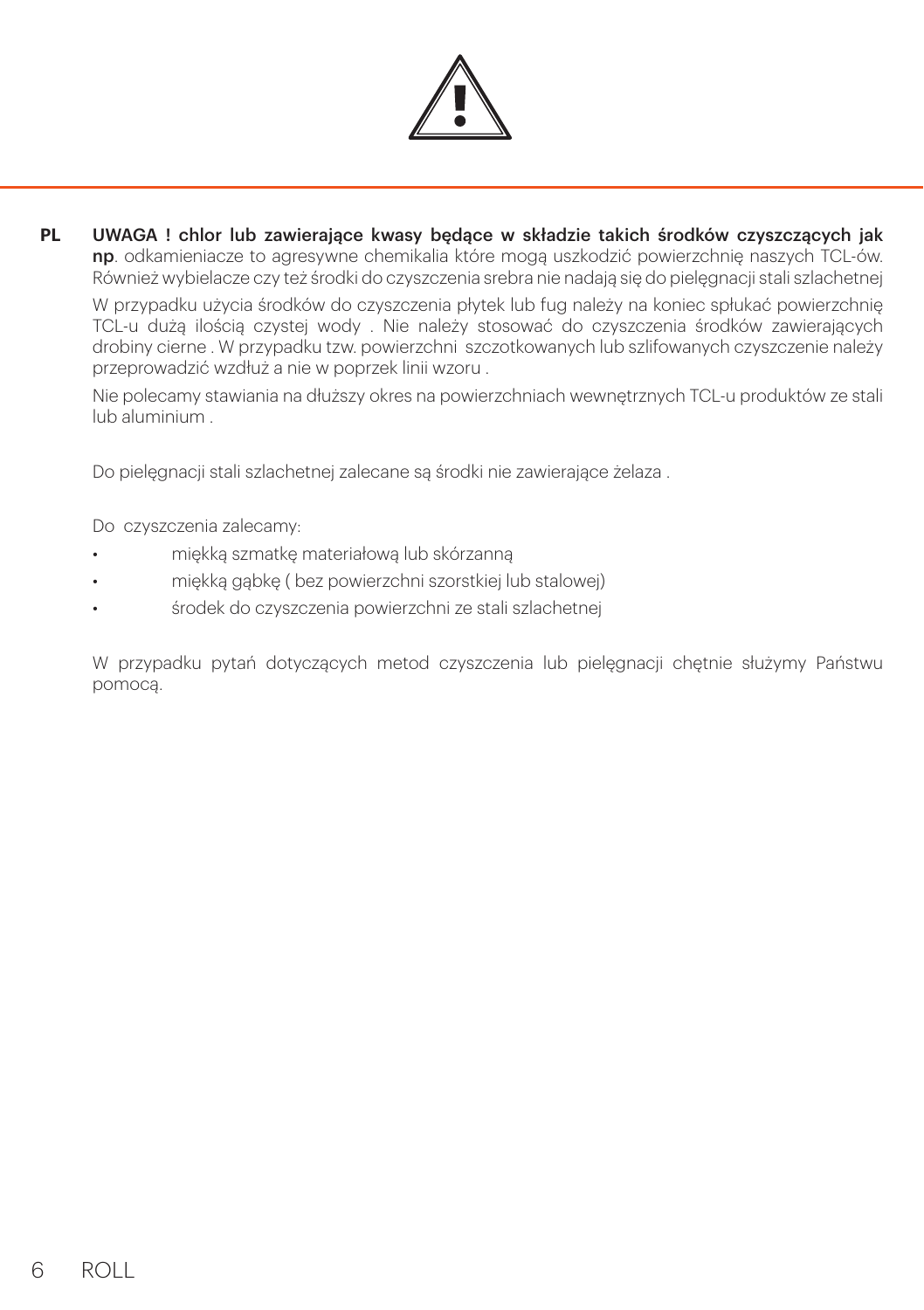Abmessungen and andere and a structure of the Dimensões of Dimensões Afmetingen Dimensioni Dimensioner Dimensions Dimensjoner Wymiary

DIMENSIONS Dimensiones









## **TCL-2**

**TCL-3**





ROLL 7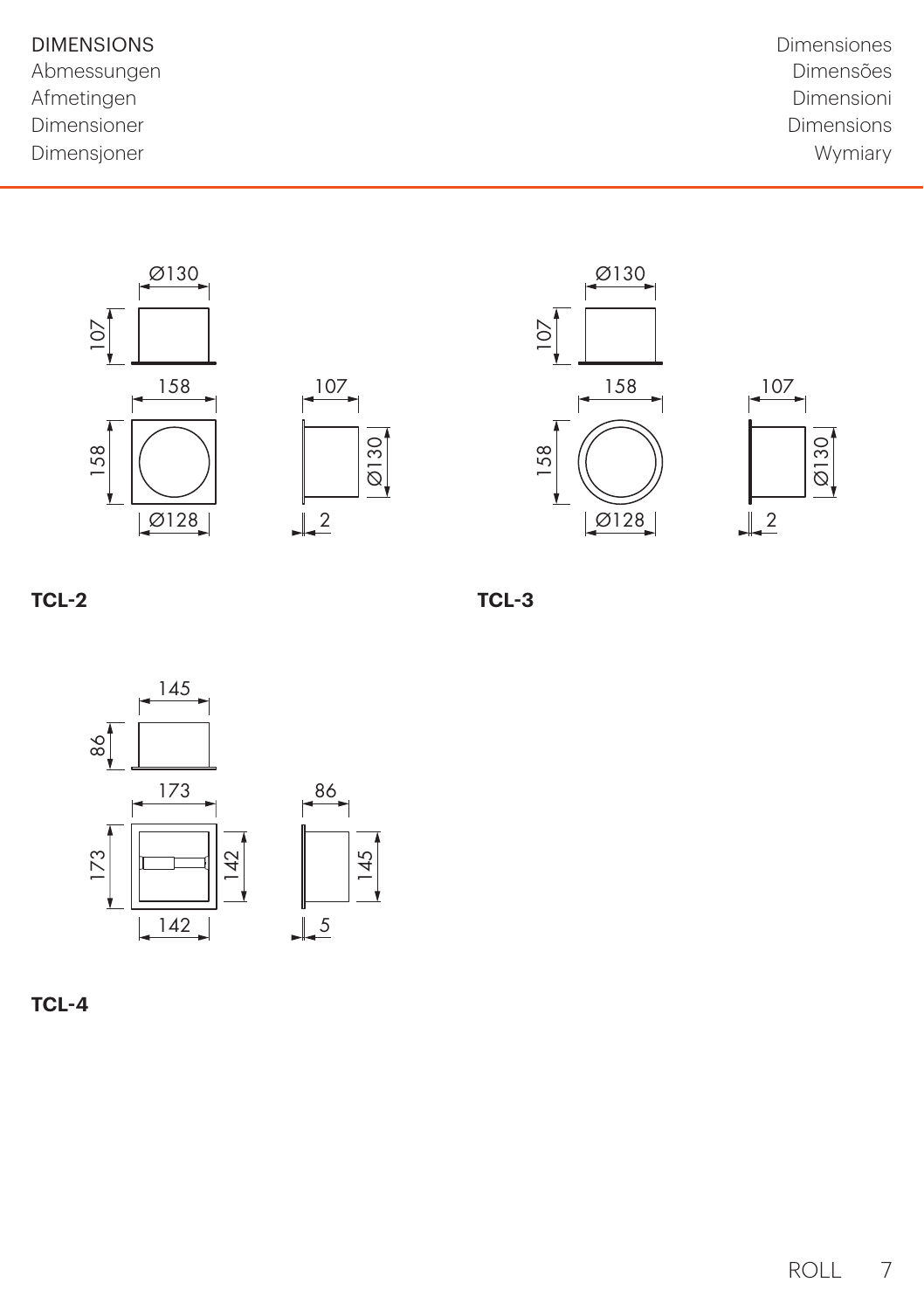**INSTALLATION GUIDE** Manual de instalación Einbauempfehlung<br>Instruções de instalação<br>Instruzioni di montaggio Istruzioni di montaggio Montagevejledning explications de montage Innbyggingsveiledning **Instrukcia wmontowania** 

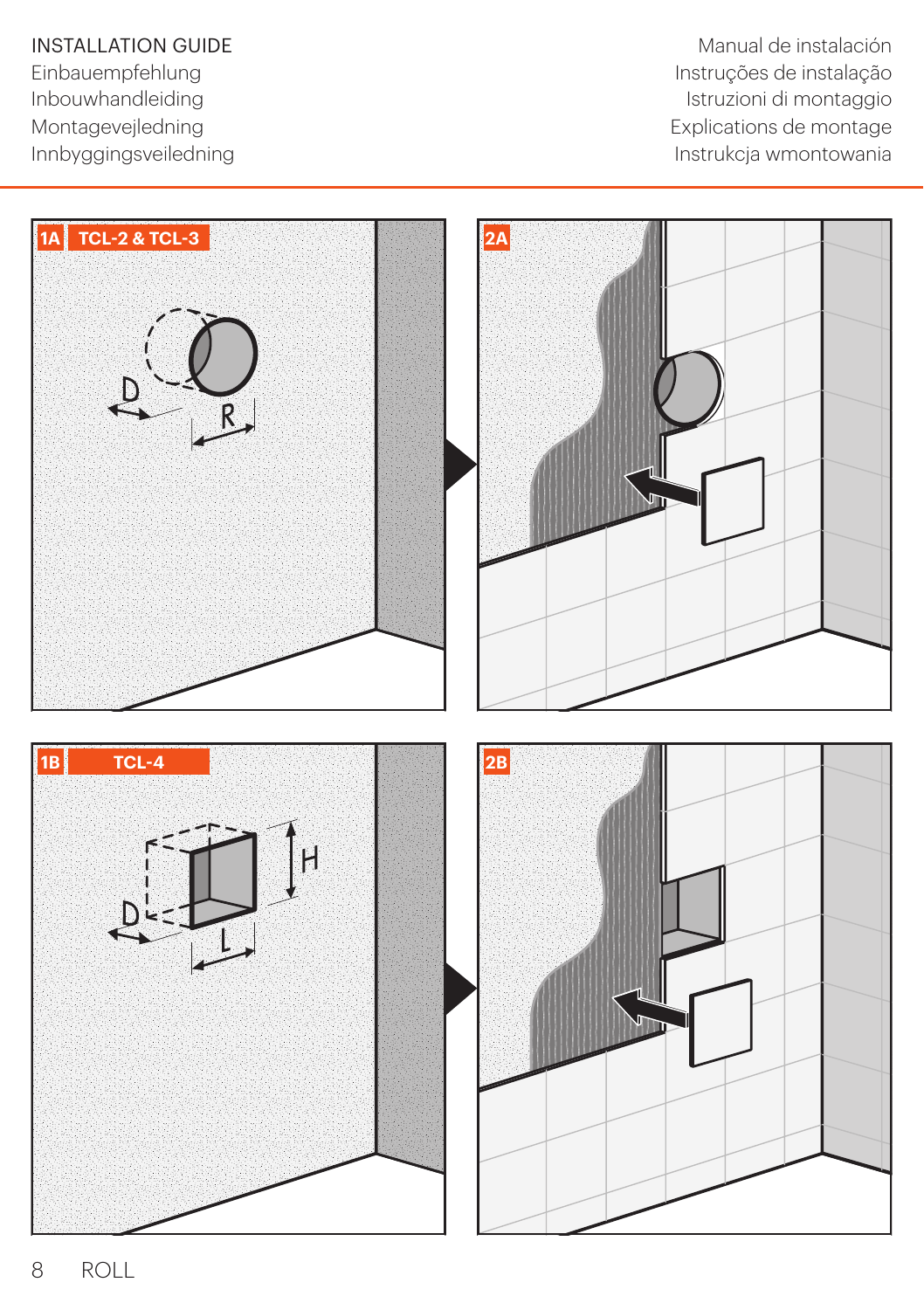







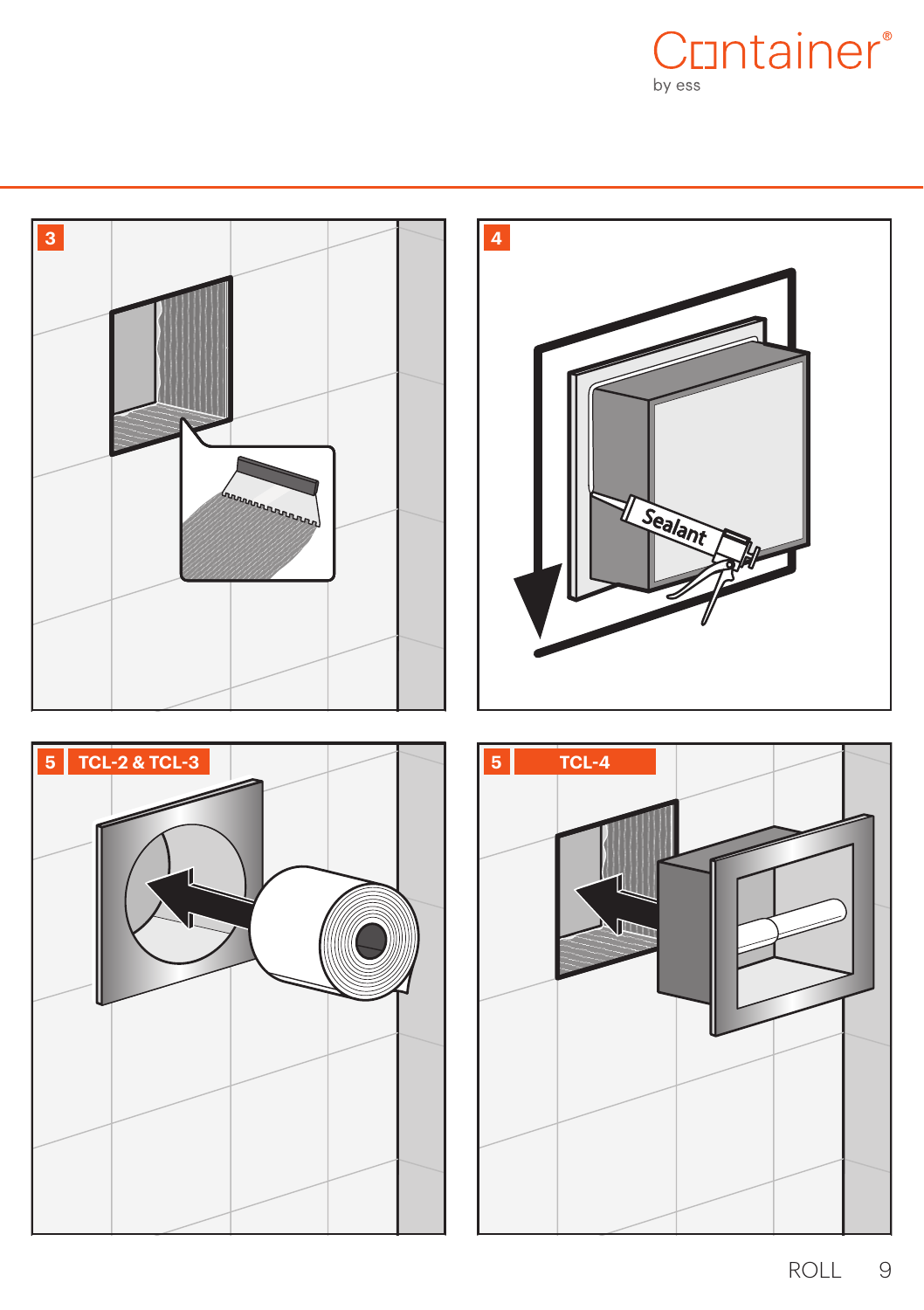Cuntainer® by ess

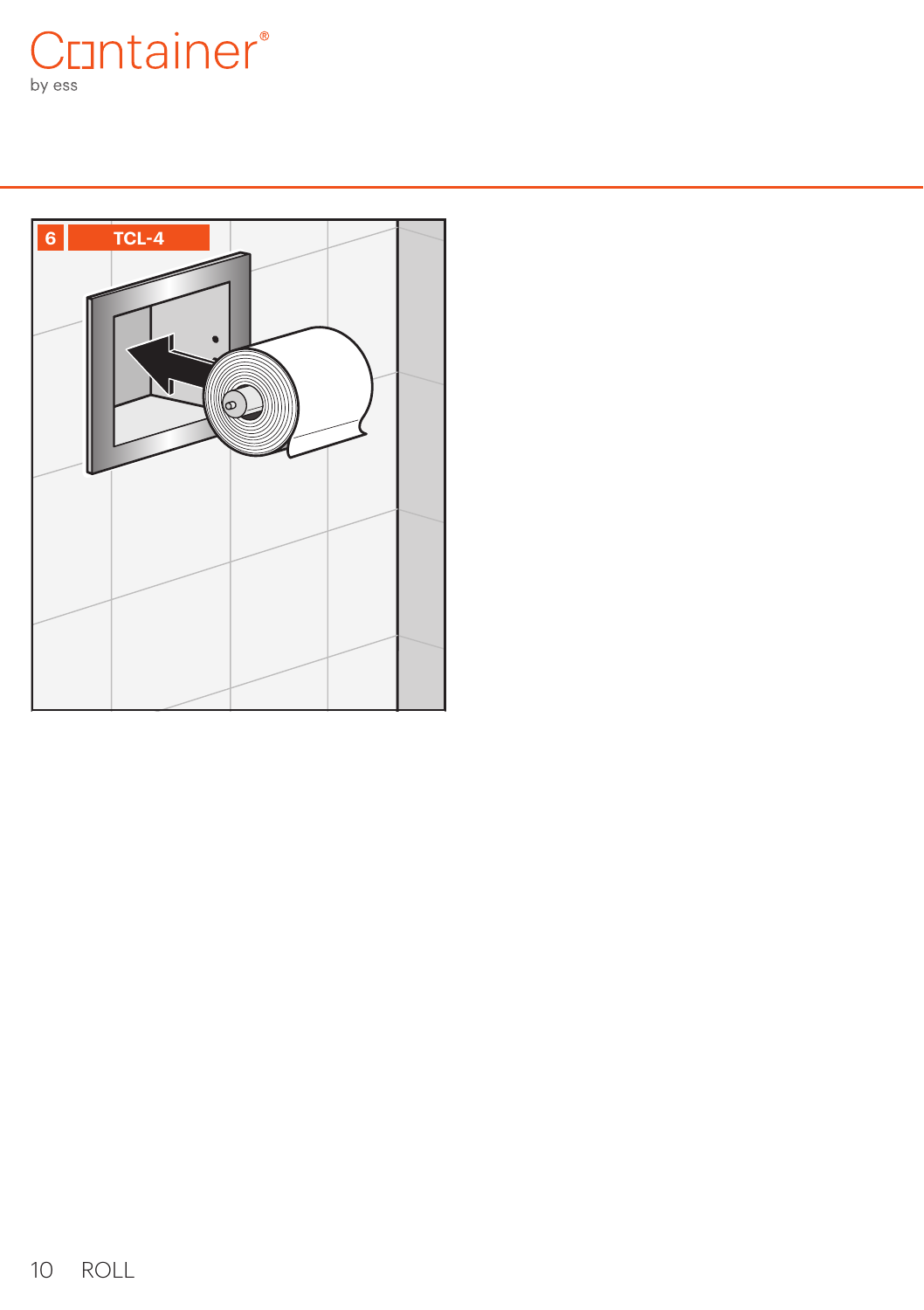| <b>NOTES</b><br>Notizen<br>Aantekeningen<br>Noter<br>Notater | Notas<br>Notas<br>Note<br>Notes<br>Noty |
|--------------------------------------------------------------|-----------------------------------------|
|                                                              |                                         |
|                                                              |                                         |
|                                                              |                                         |
|                                                              |                                         |
|                                                              |                                         |
|                                                              |                                         |
|                                                              |                                         |
|                                                              |                                         |
|                                                              |                                         |
|                                                              |                                         |
|                                                              |                                         |
|                                                              |                                         |
|                                                              |                                         |
|                                                              |                                         |
|                                                              |                                         |
|                                                              |                                         |
|                                                              |                                         |
|                                                              |                                         |
|                                                              |                                         |